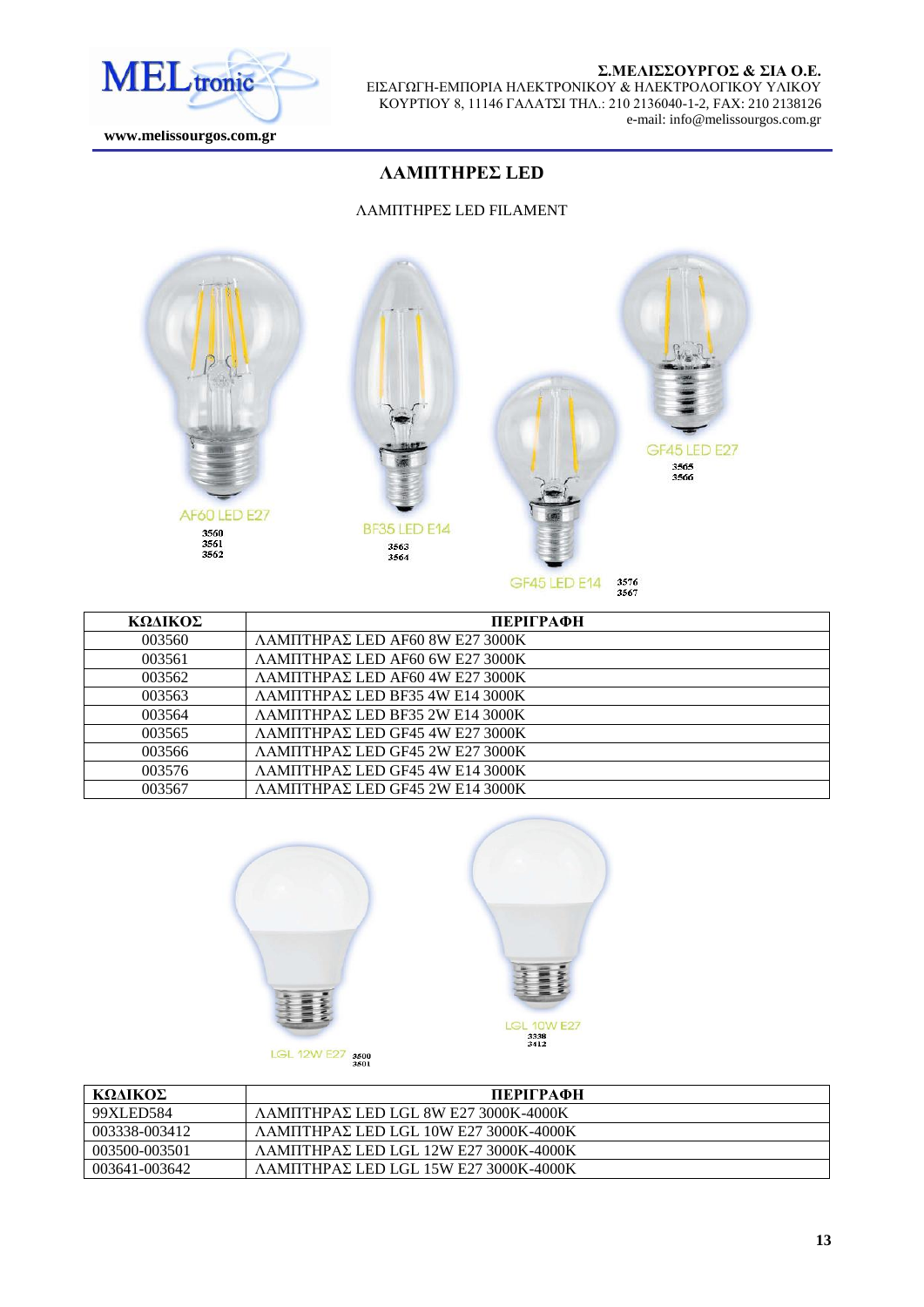

 **www.melissourgos.com.gr**



| ΚΩΛΙΚΟΣ       | ПЕРІГРАФН                                            |
|---------------|------------------------------------------------------|
| 003418-003419 | $\Lambda$ AMITHPAE LED TL JDR 7W GU10 3000K-4000K    |
| 003710-003401 | $\Lambda$ AMITHPAE LED ERL JDR 5W GU10 3000K-6400K   |
| 003347-003346 | ΛΑΜΠΤΗΡΑΣ LED XL JCDR 5W GX5.3 3000K-6400K           |
| 003345-003344 | $\Lambda$ AMIITHPAE LED XL MR16 5W GX5.3 3000K-6400K |



| ΚΩΛΙΚΟΣ       | ПЕРІГРАФН                                             |
|---------------|-------------------------------------------------------|
| 003404-003405 | ΛΑΜΠΤΗΡΑΣ LED CCL 6W E14 3000K-4000K                  |
| 003410-003411 | $\Lambda$ AMITHPA $\Sigma$ LED GCL 6W E27 3000K-4000K |
| 003408-003409 | $\Lambda$ AMITHPAE LED GCL 6W E14 3000K-4000K         |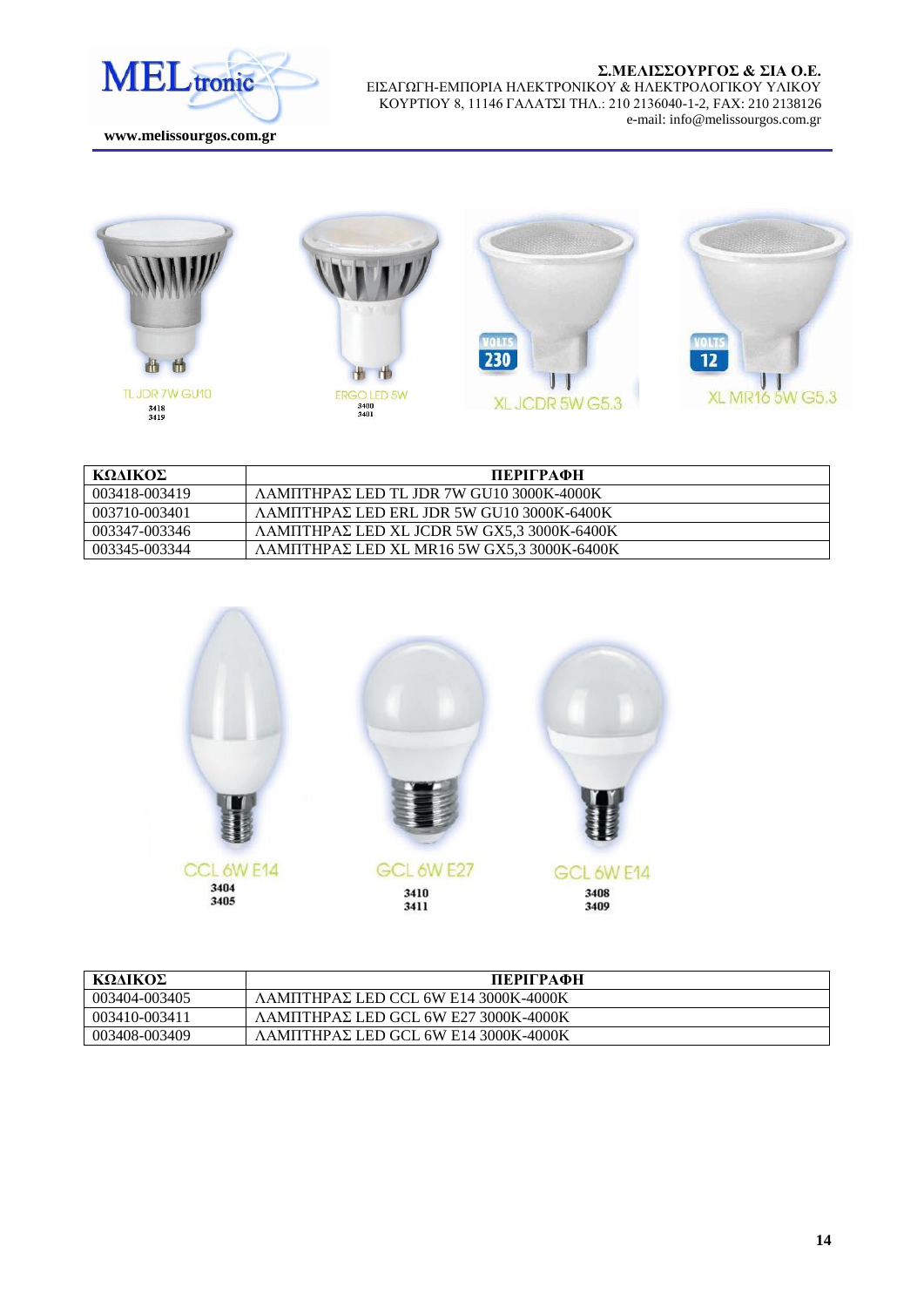

 **www.melissourgos.com.gr**

# **ΛΑΜΠΤΗΡΕΣ GLOBO LED**



| ΚΩΛΙΚΟΣ       | ПЕРІГРАФН                                                |
|---------------|----------------------------------------------------------|
| 003632-003633 | $\Lambda$ AMITHPA $\Sigma$ ORBI G120 18W E27 3000K-4000K |
| 003634-003635 | $\Lambda$ AMITHPAZ ORBI G95 12W E27 3000K-4000K          |

# **ΛΑΜΠΤΗΡΕΣ TURBO LED**



| ΚΩΛΙΚΟΣ       | ПЕРІГРАФН                                                        |
|---------------|------------------------------------------------------------------|
| 003696-003697 | 2700Lm<br>$\Lambda$ AMITHPAE TRB LED 30W E27 4000K-6400K         |
| 003698-003699 | 3600Lm<br>$\Lambda$ AMITHPA $\Sigma$ TRB LED 40W E27 4000K-6400K |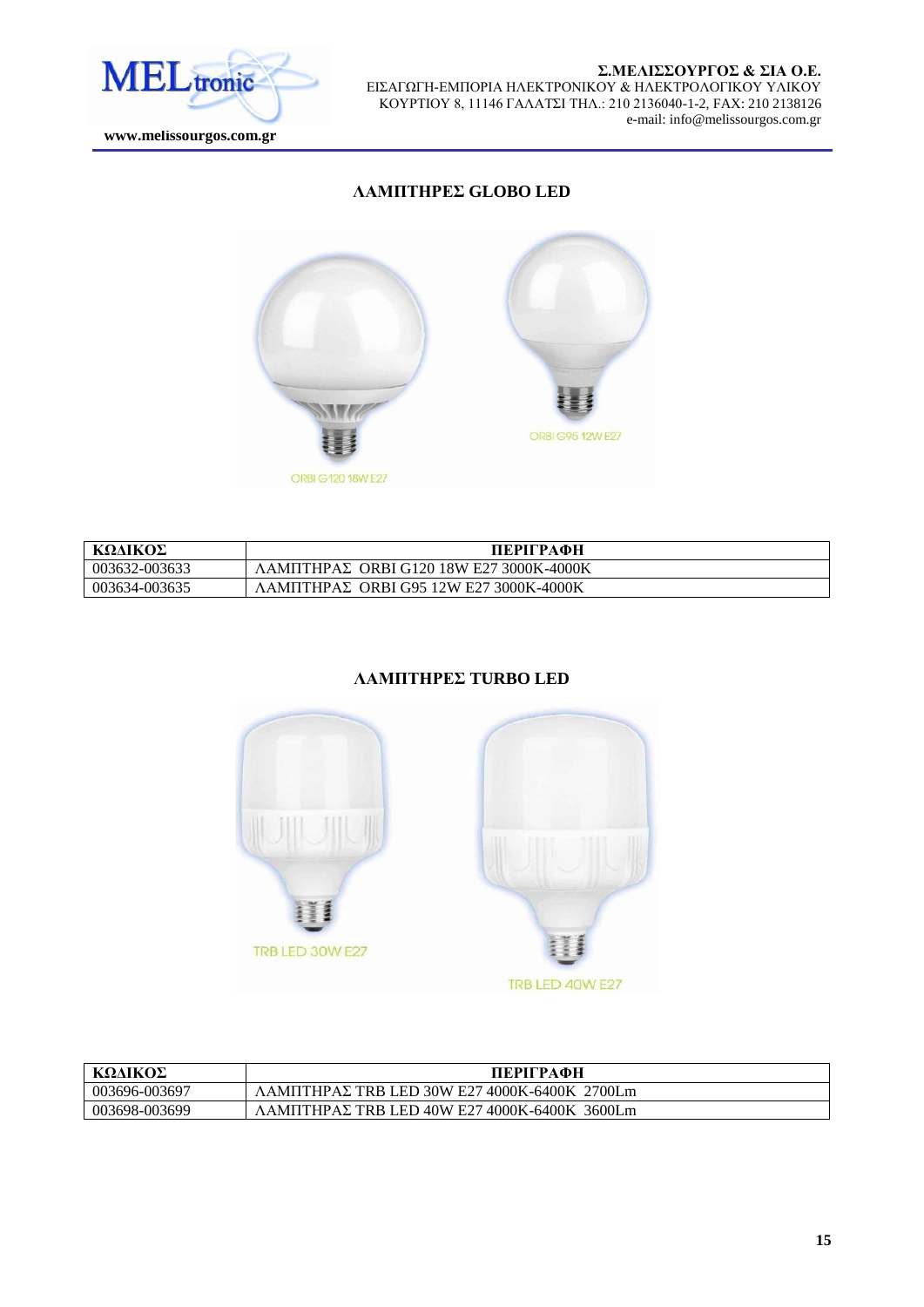

 **www.melissourgos.com.gr**

### **ΛΑΜΠΣΖΡΔ ΦΑΗΡΗΚΟΗ ΥΡΩΜΑΣΗΣΟΗ LED**



| ΚΩΛΙΚΟΣ | ПЕРІГРАФН                             |
|---------|---------------------------------------|
| 003543  | $\Sigma\Phi$ AIPA CL 0,5W G45 E27 RGB |
| 003609  | ΣΦΑΙΡΑ CL 1W G45 Ε27 ΛΕΥΚΗ 2700Κ      |
| 003542  | ΣΦΑΙΡΑ CL 1W G45 E27 ΛΕΥΚΗ 6400Κ      |
| 003540  | $\Sigma$ ΦΑΙΡΑ CL 1W G45 E27 ΜΠΛΕ     |
| 003538  | ΣΦΑΙΡΑ CL 1W G45 E27 ΚΟΚΚΙΝΗ          |
| 003539  | ΣΦΑΙΡΑ CL 1W G45 Ε27 ΠΡΑΣΙΝΗ          |
| 003541  | ΣΦΑΙΡΑ CL 1W G45 E27 ΚΙΤΡΙΝΗ          |

CL 1W G45 GREEN

CL 1W G45 RED

### ΛΑΜΠΤΗΡΕΣ LED G9 & G4







CL 1W G45 YELLOW

| ΚΩΛΙΚΟΣ        | ПЕРІГРАФН                                                 |
|----------------|-----------------------------------------------------------|
| EL109203-24-26 | $\Lambda$ AMIITHPA $\Sigma$ G9 3W 3000K-4000K-6000K 220Lm |
| EL109373-74-76 | $\Lambda$ AMITHPAE G9 5W 3000K-4000K-6000K 370Lm          |
| EL109523-24-26 | $\Lambda$ AMIITHPAE G9 7W 3000K-4000K-6000K 520Lm         |
| 003422-003423  | $\Lambda$ AMITHPAE DL LED 2.5W G4 3000K-4000K 160Lm       |
| 003320-003321  | $\Lambda$ AMITHPAE FL LED 1.5W G4 3000K-4500K 110Lm       |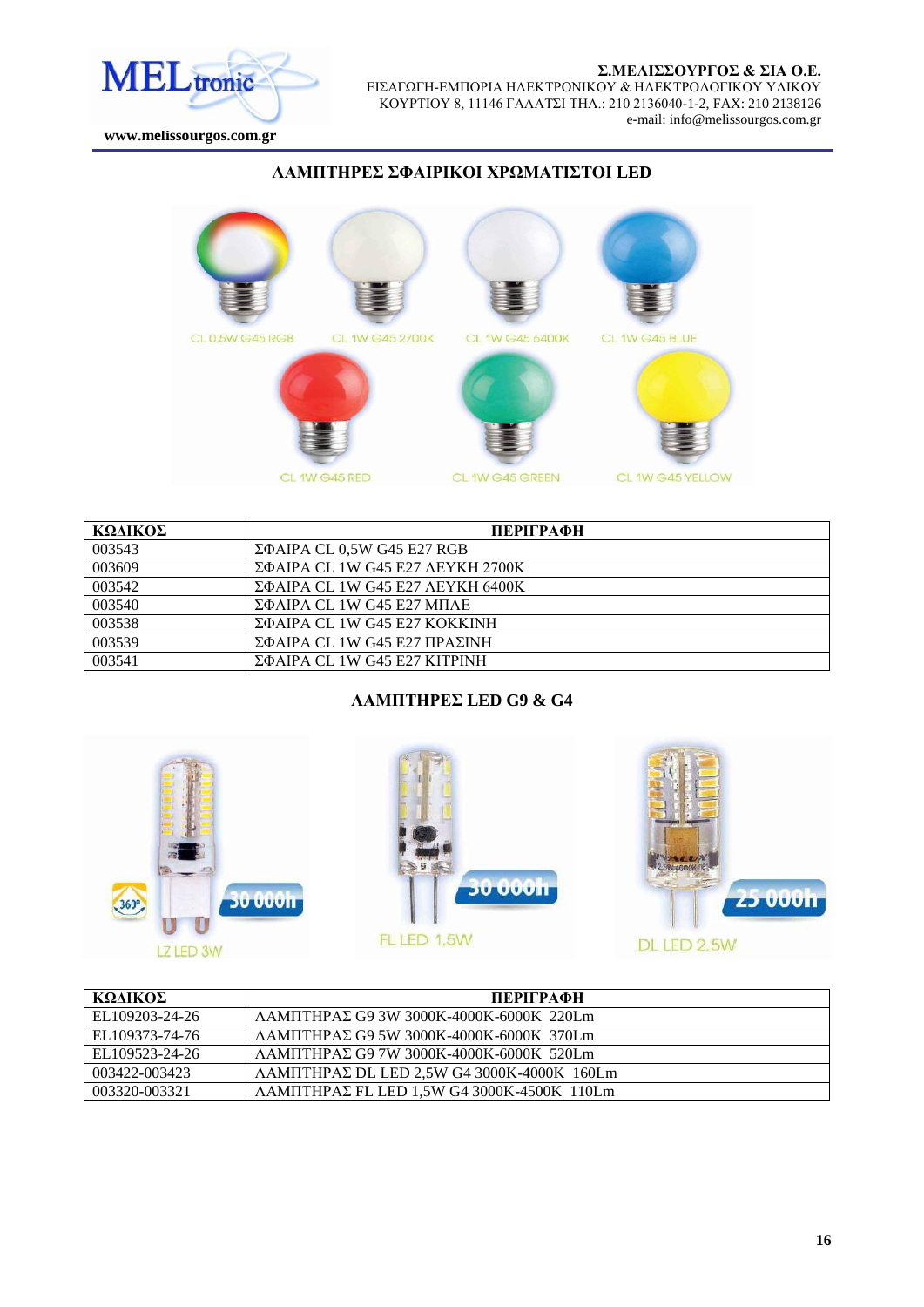

# **ΛΑΜΠΣΖΡΔ LED ΦΘΟΡΗΟΤ**

### **ΛΑΜΠΕΣ Τ8 LED (ΕΡΓΑΖΟΝΤΑΙ ΜΕ ΤΟ BALLAST)**

| <b>ПЕРІГРАФН</b>                                                                                                     |
|----------------------------------------------------------------------------------------------------------------------|
| ЛАМПА Т8 LED TUBE 60cm<br>10W, 120°, 144led 3528SMD, 6000-6500K white, 2800-3200K warm,<br>750-850lm, 230V           |
| <b>ΛΑΜΠΑ Τ8 LED TUBE 120cm</b><br>18W, 120°, 288led 3528SMD, 6000-6500K white, 2800-3200K warm,<br>1600-1750lm, 230V |
| ΛΑΜΠΑ T8 LED TUBE 150cm<br>21W, 120°, 315led 3528SMD, 6000-6500K white, 2800-3200K warm,<br>1800-2000lm, 230V        |
|                                                                                                                      |

# **ΛΑΜΠΣΖΡΔ ΚΤΚΛΗΚΟΗ LED ΦΘΟΡΗΟΤ**

|    | ПЕРІГРАФН                                                       |
|----|-----------------------------------------------------------------|
| ⊤⊤ | $\Lambda$ AMITHPA $\Sigma$ G10Q 15W, 72pcs, 1000lm, 2700K-6500K |
|    | $\Lambda$ AMΠΤΗΡΑΣ G10Q 20W, 96pcs, 1600lm, 2700K-6500K         |
|    | ΛΑΜΠΤΗΡΑΣ G10Q 32W, 144pcs, 2400lm, 2700K-6500K                 |

#### ΛΑΜΠΤΗΡΕΣ LED R50 & R63

|                                                            | ПЕРІГРАФН                                   |
|------------------------------------------------------------|---------------------------------------------|
|                                                            | ΛΑΜΠΤΗΡΑΣ LED R50 E14 6W 450lm, 2700K-6400K |
| <b>renjey</b><br><i><b><i><u><b>IBPROV</b></u></i></b></i> | ΛΑΜΠΤΗΡΑΣ LED R63 E27 8W 670lm, 2700K-6400K |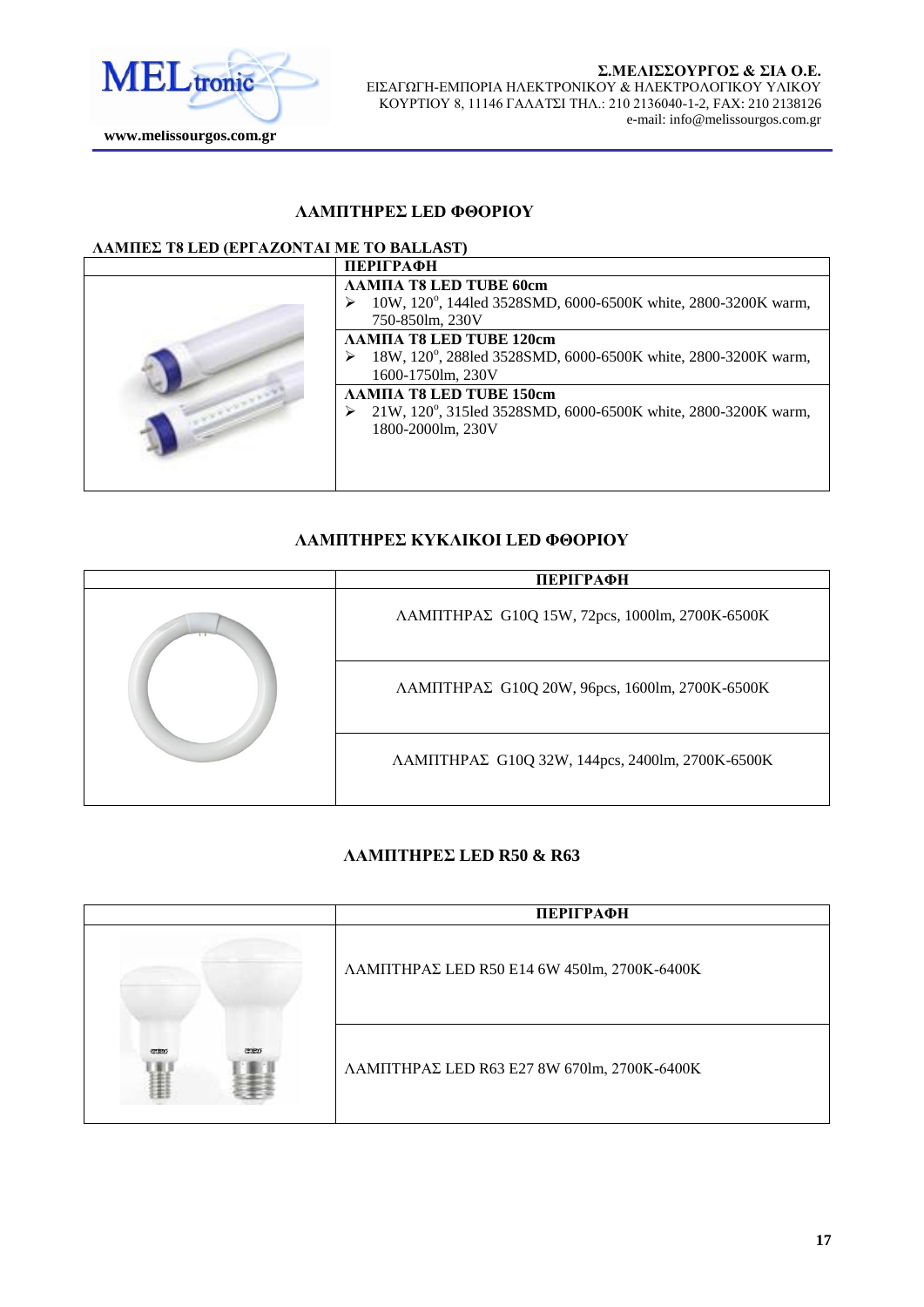

#### ΛΑΜΠΤΗΡΑΣ LED ΜΕ ΦΩΤΟΚΚΥΤΑΡΟ



# ΛΑΜΠΤΗΡΑΣ LED ΜΕ ΑΝΙΧΝΕΥΤΗ ΚΙΝΗΣΗΣ

| ПЕРІГРАФН                                                                 |
|---------------------------------------------------------------------------|
| ΛΑΜΠΤΗΡΑΣ LED Α60 ΜΕ ΑΝΙΧΝΕΥΤΗ ΚΙΝΗΣΗΣ 8W 230V, 3000K-<br>6000K, 61X102mm |
| ΛΑΜΠΤΗΡΑΣ LED Α60 ΜΕ ΑΝΙΧΝΕΥΤΗ ΚΙΝΗΣΗΣ 12W 230V,<br>3000K-6000K, 70X117mm |

#### ΛΑΜΠΤΗΡΑΣ LED **B22**

| ПЕРІГРАФН                                                                                       |
|-------------------------------------------------------------------------------------------------|
| ΛΑΜΠΤΗΡΑΣ LED B22 8W 230V, 3000K, 230°, 60X120mm                                                |
| ΛΑΜΠΤΗΡΑΣ LED B22 10W 230V, 3000K-4000K, 240°, 60X111mm                                         |
| ΛΑΜΠΤΗΡΑΣ LED B22 13W 230V, 3000K, 230°, 68X127mm                                               |
| $\Lambda$ AMIITHPA $\Sigma$ LED B22 15W 230V, 3000K-4000K-6000K,<br>$230^{\circ}$ .<br>70X135mm |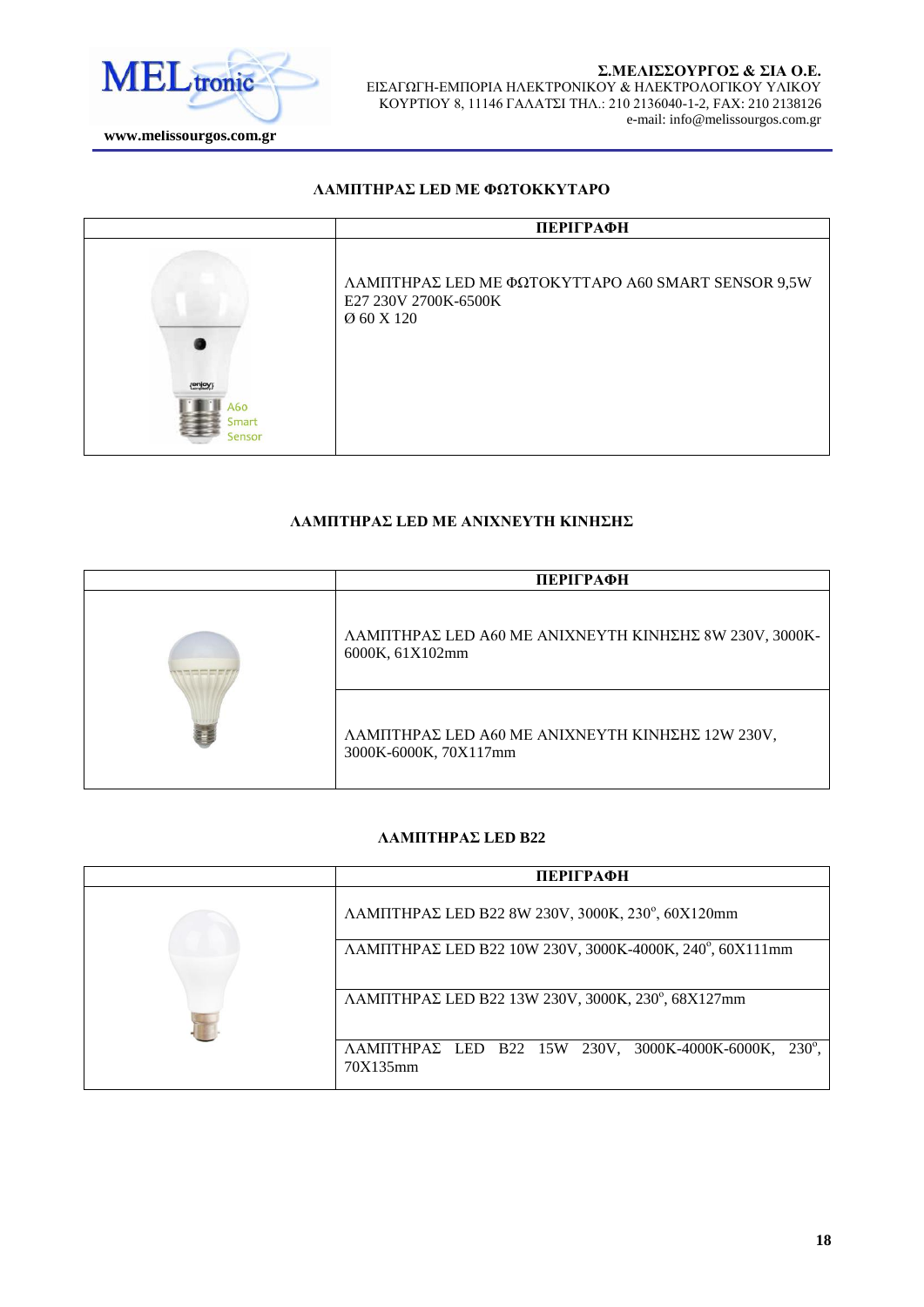

#### ΛΑΜΠΤΗΡΕΣ LED ΧΑΜΗΛΗΣ ΤΑΣΗΣ

| ПЕРІГРАФН                                                                    |
|------------------------------------------------------------------------------|
| ΛΑΜΠΤΗΡΑΣ LED A60 E27 12V 10W, 3000K-4000K-6000K, 230°,<br>60X113mm          |
| $\Lambda$ AMITHPA $\Sigma$ LED A60 E27 24V 6W, 4000K, 230°, 60X120mm         |
| ΛΑΜΠΤΗΡΑΣ LED A60 E27 24V 10W, 3000K-4000K-6000K, 230°,<br>60X113mm          |
| $\Lambda$ AMITHPAE LED A60 E27 42V 10W, 3000K-4000K-6000K, 230°,<br>60X113mm |

### ΛΑΜΠΤΗΡΑΣ LED PAR38

| ПЕРІГРАФН                                                                                |
|------------------------------------------------------------------------------------------|
| $\Lambda$ AMIITHPA $\Sigma$ LED E27 PAR38 12W, 3000K, 720lm, Ø122X136,<br>DIMMABLE, IP65 |
| ΛΑΜΠΤΗΡΑΣ LED E27 PAR38 12W, ΠΡΑΣΙΝΗ, 420lm, Ø122X136,<br>DIMMABLE, IP65                 |

### ΛΑΜΠΤΗΡΑΣ LED GX53

| ПЕРІГРАФН                                                                        |
|----------------------------------------------------------------------------------|
| ΛΑΜΠΤΗΡΑΣ LED GX53 5W 230V, 2700K-6500K, 110°, Α+, Ø 75 X 27<br>X 17.5, DIMMABLE |
|                                                                                  |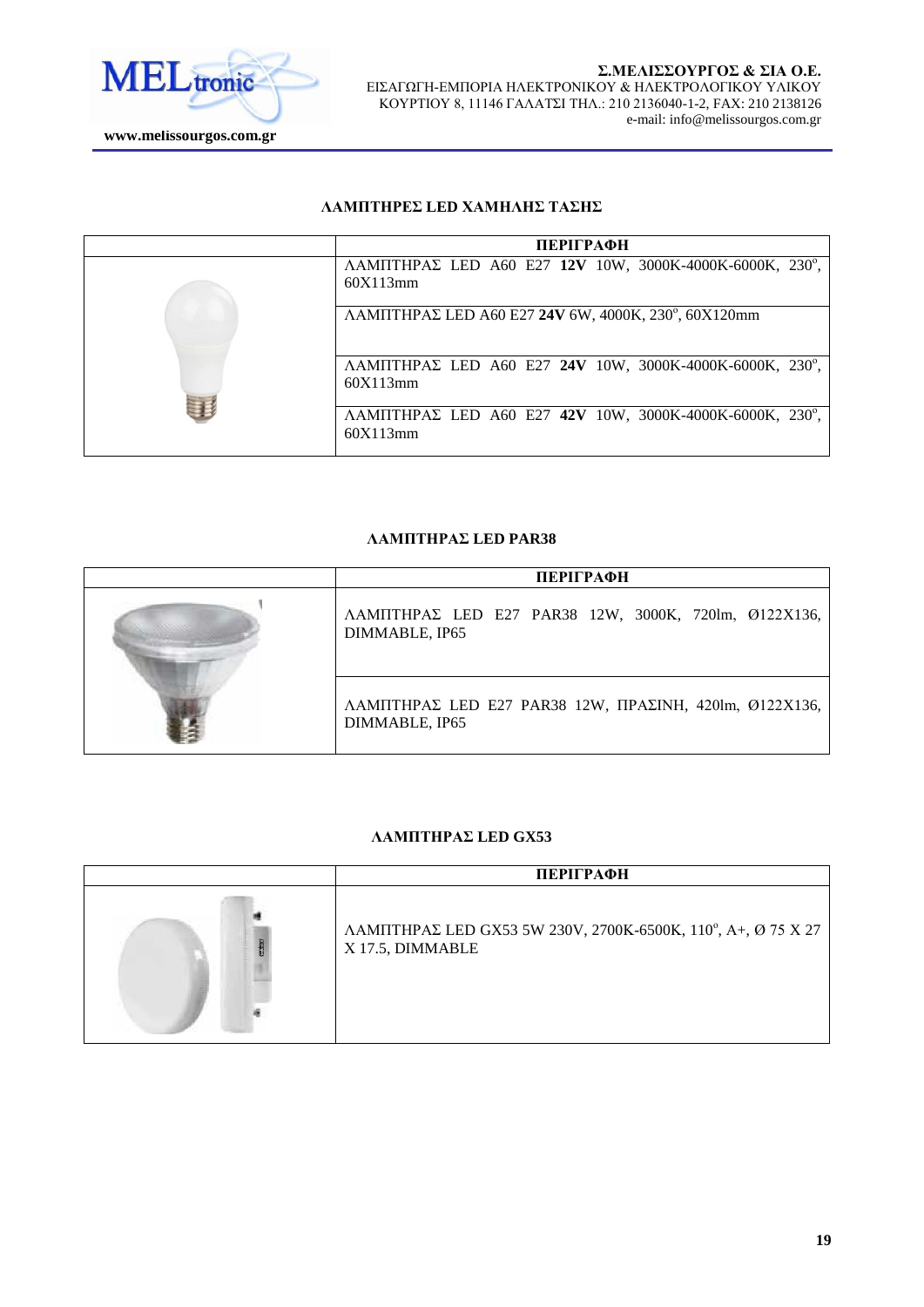

#### ΣΚΑΦΑΚΙ LED ΣΤΕΓΑΝΟ



### **ΛΑΜΠΣΖΡΔ LED LINESTRA**



| ΚΩΔΙΚΟΣ | ПЕРІГРАФН                                                                  |
|---------|----------------------------------------------------------------------------|
| 269127  | ΛΑΜΠΤΗΡΑΣ LED LINESTRA 7W 2700K S14d, 500lm. (300x30mm)                    |
| 270127  | ΛΑΜΠΤΗΡΑΣ LED LINESTRA 7W 2700K S14s, 500lm, (300x30mm)                    |
| 271127  | ΛΑΜΠΤΗΡΑΣ LED LINESTRA 9W 2700K S14d, 700lm, (500x30mm)                    |
| 272127  | ΛΑΜΠΤΗΡΑΣ LED LINESTRA 9W 2700K S14s, 700lm, (500x30mm)                    |
| 273127  | $\Lambda$ AMITHPA $\Sigma$ LED LINESTRA 18W 2700K S14s 1400lm, (1000x30mm) |

### **ΦΩΤΙΣΤΙΚΑ ΑΣΦΑΛΕΙΑΣ LED**



| ΚΩΛΙΚΟΣ    | ПЕРІГРАФН                                                             |
|------------|-----------------------------------------------------------------------|
| 9XL101BLED | $\Phi$ ΩΤΙΣΤΙΚΟ ΑΣΦΑΛΕΙΑΣ LED 18Χ0.1W, 60lm, 6200-6500K (246x76x41mm) |
| 9XL101CLED | $\Phi$ ΩTIΣTIKO AΣΦΑΛΕΙΑΣ LED 24X0.1W, 75lm, 6200-6500K (327x76x43mm) |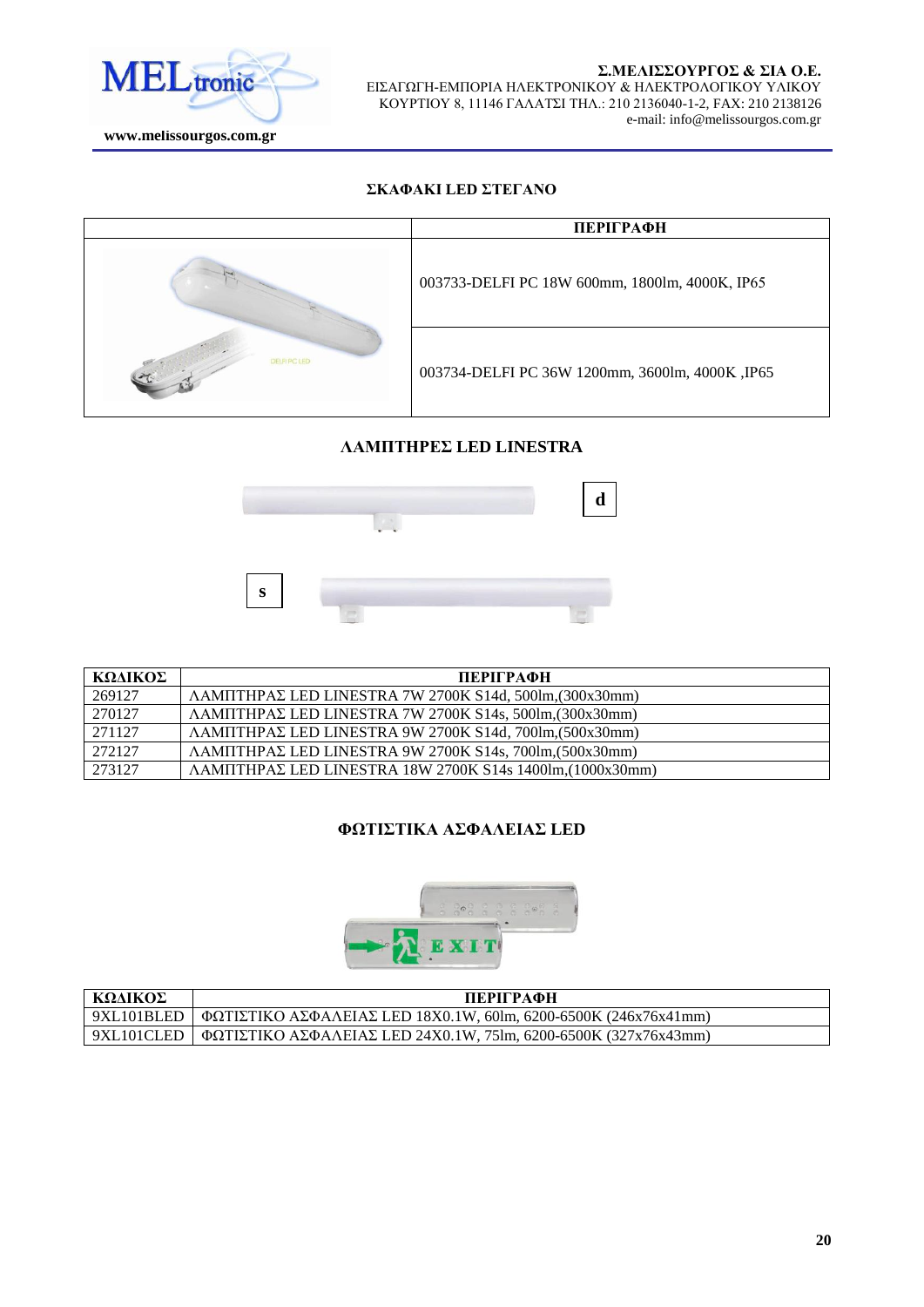#### Σ.ΜΕΛΙΣΣΟΥΡΓΟΣ & ΣΙΑ Ο.Ε.

104

170

o



ΕΙΣΑΓΩΓΗ-ΕΜΠΟΡΙΑ ΗΛΕΚΤΡΟΝΙΚΟΥ & ΗΛΕΚΤΡΟΛΟΓΙΚΟΥ ΥΛΙΚΟΥ ΚΟΤΡΣΙΟΤ 8, 11146 ΓΑΛΑΣΙ ΣΗΛ.: 210 2136040-1-2, FAX: 210 2138126 e-mail: info@melissourgos.com.gr

 **www.melissourgos.com.gr**

### **FLAT LED RENE LED**







| ΚΩΔΙΚΟΣ | ПЕРІГРАФН                        |
|---------|----------------------------------|
| 003730  | FLAT LED 18W 600mm 4000K 1400Lm  |
| 003731  | FLAT LED 36W 1200mm 4000K 1400Lm |
| 003517  | RENE LED 6W CL 4000K 450Lm       |

# **CHIARA LED SPICA T5 LED**



| ΚΩΛΙΚΟΣ | ПЕРІГРАФН                     |
|---------|-------------------------------|
| 003426  | CHIARA LED 10W CL 4000K 610Lm |
| 003427  | CHIARA LED 15W CL 4000K 920Lm |
| 003497  | SPICA T5 LED 4W 4000K 300Lm   |
| 003498  | SPICA T5 LED 8W 4000K 750Lm   |
| 003499  | SPICA T5 LED 13W 4000K 1200Lm |
| 003535  | SPICA T5 LED 17W 4000K 1600Lm |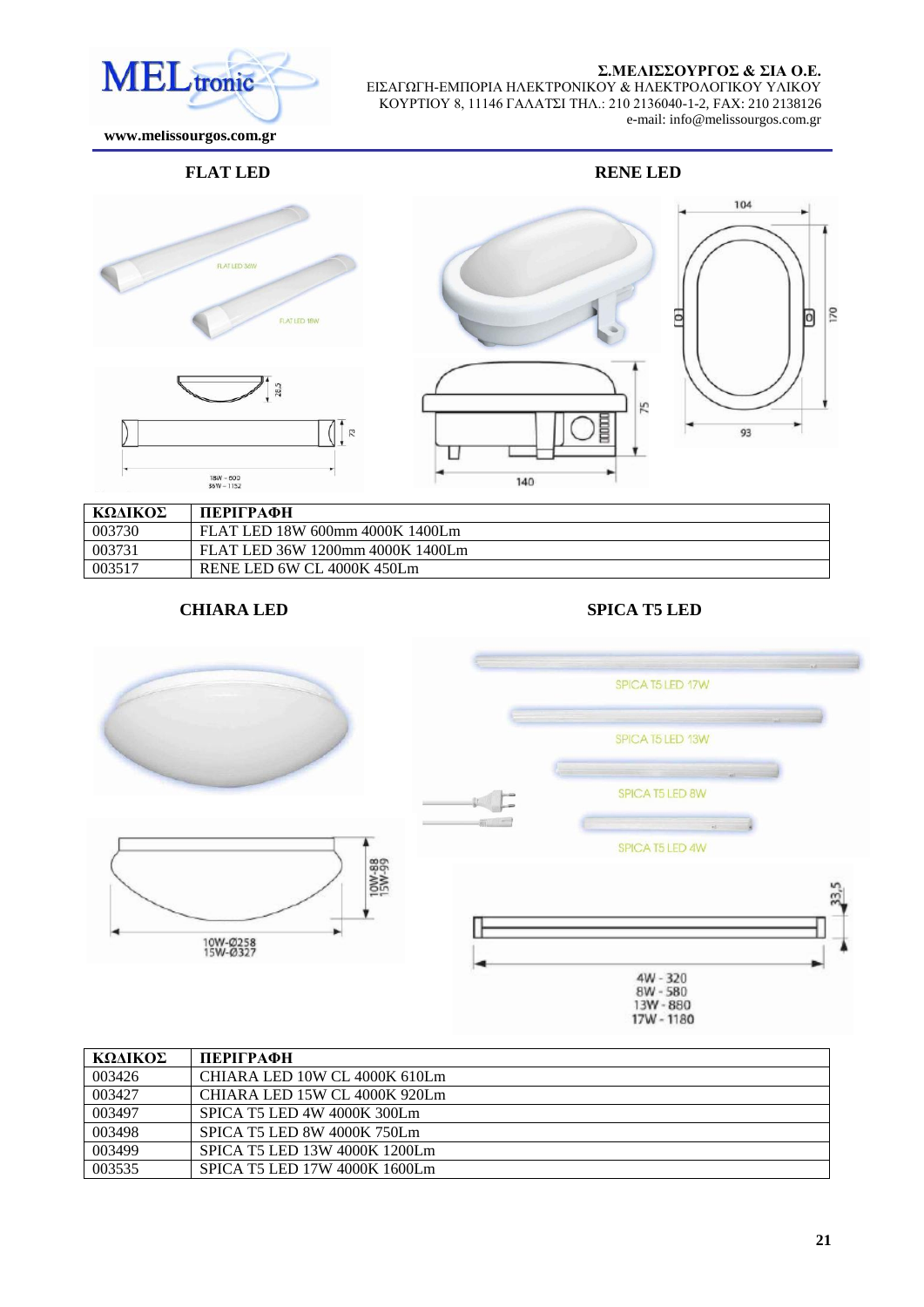

#### Σ.ΜΕΛΙΣΣΟΥΡΓΟΣ & ΣΙΑ Ο.Ε. ΕΙΣΑΓΩΓΗ-ΕΜΠΟΡΙΑ ΗΛΕΚΤΡΟΝΙΚΟΥ & ΗΛΕΚΤΡΟΛΟΓΙΚΟΥ ΥΛΙΚΟΥ ΚΟΤΡΣΙΟΤ 8, 11146 ΓΑΛΑΣΙ ΣΗΛ.: 210 2136040-1-2, FAX: 210 2138126 e-mail: info@melissourgos.com.gr

### **ΤΑΙΝΙΕΣ LED**





#### **ΤΑΙΝΙΕΣ LED IP20**

| ПЕРІГРАФН                                 |
|-------------------------------------------|
| TAINIA LED 4.8W IP20 12V DC, ΘΕΡΜΟ-ΛΕΥΚΟ  |
| TAINIA LED 7.2W IP20 12V DC. ΘΕΡΜΟ-ΛΕΥΚΟ  |
| TAINIA LED 9,6W IP20 12V DC, ΘΕΡΜΟ-ΛΕΥΚΟ  |
| TAINIA LED 14,4W IP20 12V DC, ΘΕΡΜΟ-ΛΕΥΚΟ |
| TAINIA LED 14.4W IP20 12V DC. RGB         |

# **ΤΑΙΝΙΕΣ LED IP65**

| ПЕРІГРАФН                                 |
|-------------------------------------------|
| TAINIA LED 4,8W IP65 12V DC, @EPMO-AEYKO  |
| TAINIA LED 7.2W IP65 12V DC, @EPMO-AEYKO  |
| TAINIA LED 9.6W IP65 12V DC, @EPMO-AEYKO  |
| TAINIA LED 14,4W IP65 12V DC, ΘΕΡΜΟ-ΛΕΥΚΟ |
| TAINIA LED 14.4W IP65 12V DC. RGB         |

# **ΣΡΟΦΟΔΟΤΙΚΑ ΙΡ20**

|  | ПЕРІГРАФН                                   |
|--|---------------------------------------------|
|  | ΤΡΟΦΟΔΟΤΙΚΟ S-25-12E, 25W ΜΕΤΑΛΛΙΚΟ 2,1A    |
|  | ΤΡΟΦΟΔΟΤΙΚΟ S-60-12B, 60W ΜΕΤΑΛΛΙΚΟ 5A      |
|  | ΤΡΟΦΟΔΟΤΙΚΟ S-100-12C, 100W ΜΕΤΑΛΛΙΚΟ 8,3A  |
|  | ΤΡΟΦΟΔΟΤΙΚΟ S-150-12B, 150W ΜΕΤΑΛΛΙΚΟ       |
|  | ΤΡΟΦΟΔΟΤΙΚΟ S-200-12B, 200W ΜΕΤΑΛΛΙΚΟ 16,5Α |
|  | ΤΡΟΦΟΔΟΤΙΚΟ S-250-12B, 250W ΜΕΤΑΛΛΙΚΟ       |
|  | ΤΡΟΦΟΔΟΤΙΚΟ S-400-12, 400W ΜΕΤΑΛΛΙΚΟ 33Α    |

### **ΤΡΟΦΟΔΟΤΙΚΑ ΣΤΕΓΑΝΑ ΙΡ67**

|  | ПЕРІГРАФН                                  |
|--|--------------------------------------------|
|  | ΤΡΟΦΟΔΟΤΙΚΟ CS-25-12, 25W IP67 ΑΔΙΑΒΡΟΧΟ   |
|  | ΤΡΟΦΟΔΟΤΙΚΟ CS-36-12, 36W IP67 ΑΔΙΑΒΡΟΧΟ   |
|  | ΤΡΟΦΟΔΟΤΙΚΟ CS-60-12, 60W IP67 ΑΔΙΑΒΡΟΧΟ   |
|  | ΤΡΟΦΟΔΟΤΙΚΟ CS-100-12, 100W IP67 ΑΔΙΑΒΡΟΧΟ |
|  | ΤΡΟΦΟΔΟΤΙΚΟ CS-150-12, 150W ΙΡ67 ΑΔΙΑΒΡΟΧΟ |
|  | ΤΡΟΦΟΔΟΤΙΚΟ CS-200-12, 200W IP67 ΑΔΙΑΒΡΟΧΟ |